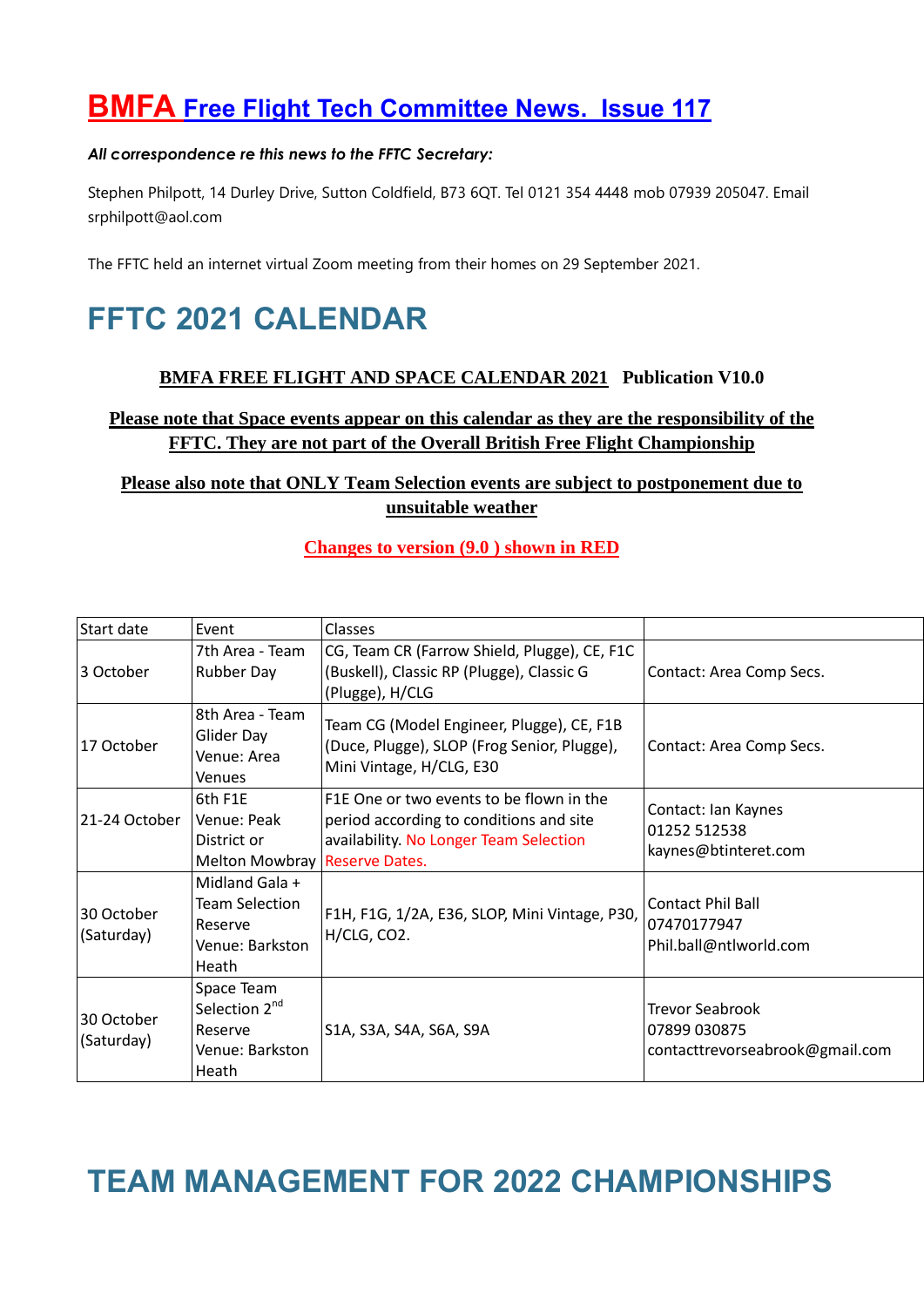Applications are invited for the posts of Team Manager and Assistant Team Manager for the 2022 European Championships for F1A, F1B and F1C to be held August 15 – 21 at Prilip, North Macedonia.

Applications are invited for the Team Manager for the F1E European Championships to be held July 31 – August 5 at Turda, Romania.

Closing date for applications to be received is December 31 2021.

# **RULE CHANGES FOR 2022**

# **FFTC – Rule Changes Information update**

We have received a number of suggestions for rule changes which have been discussed over a couple of FFTC meetings, some have been agreed and adopted (see below) we agreed that others require further debate and consideration.

## **Rule Changes Agreed 2022 – FFTC has unanimously agreed to amend the following to come into effect at the start of 2022**:

### **Free Flight Rule Book**

## **3.1.4.3 Fly-Offs**

- (a) (i) Competitors who score a maximum on every flight are entitled to make an additional flight
	- (ii) If two or more competitors score the same total time then, at the discretion of the CD and when the competitors concerned have been notified, they shall be entitled to make a further additional flight.
	- (iii) The additional flights will determine the order of placing. These flights will be subject to the attempt rule 3.1.6, and must be made in a fiveminute period specified by the CD.
- (b) In Area contests any competitor returning a maximum score for each of his official flights should make this additional flight even if no other maximum score has been returned in his Area; the additional flight must commence within the hour following the close of the contest and must commence within 10 minutes of the starting signal being given.
- (c) At Area contests the additional flight(s) must commence within the hour following the close of the contest and must commence within five minutes of the starting signal being given.

### **(d) For all Rubber classes - there is no restriction on when a model can be wound.**

## **3.1.8.3 Timekeepers**

## **(d) The start and finish of a flying period is marked by a continuous audible signal (circa 3 seconds). The start is from when the sound begins and the end of the contest or round when the sound ceases.**

## **3.1.6.3 Unsuccessful Attempts**

An unsuccessful attempt is defined as one in which either:

(a) The model collides with a person (other than the person who launched it) when being launched.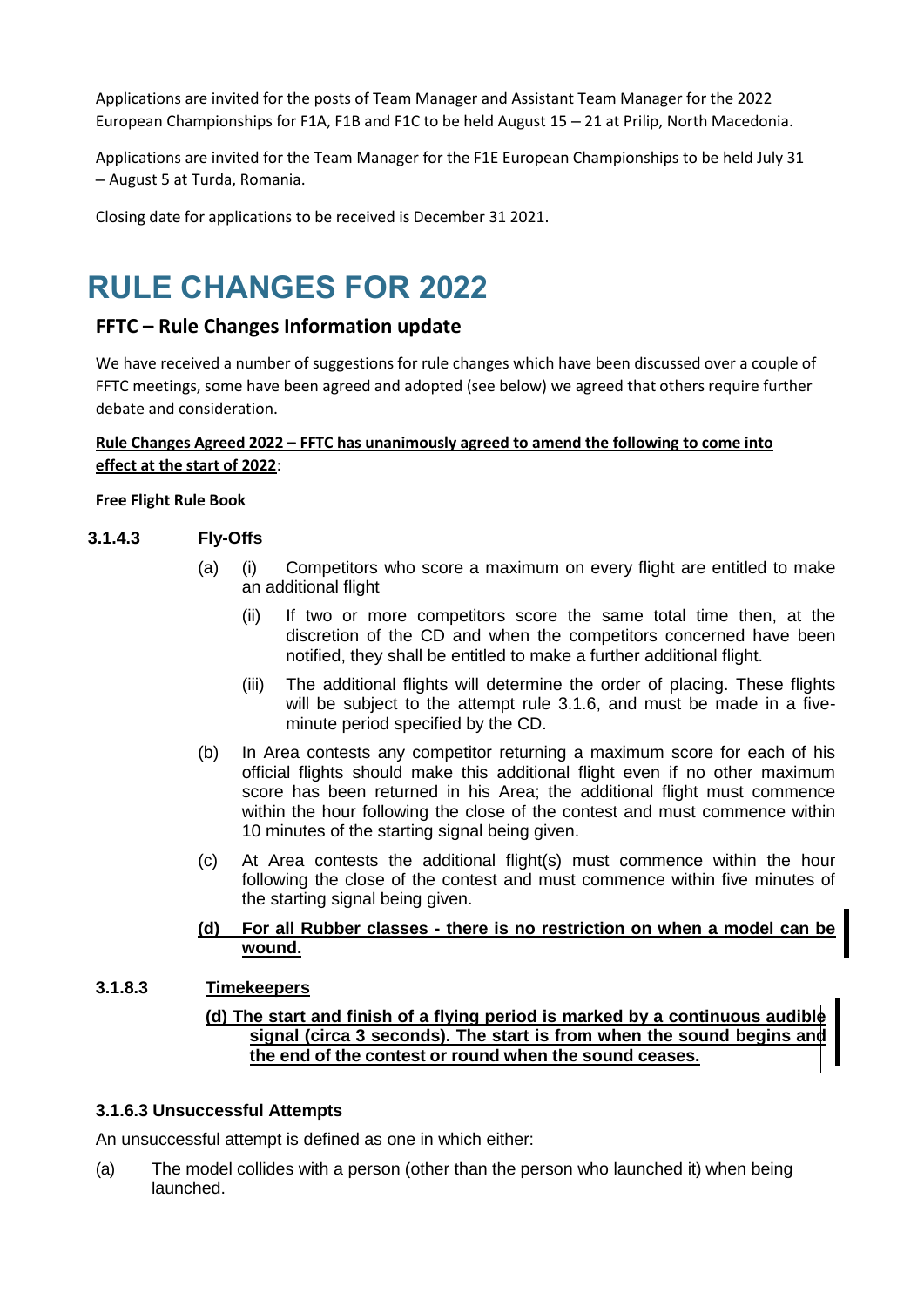- (b) During towing the model collides with a model in free flight (but not with a model being towed or a towline) and the towing cannot continue normally.
- (c) During the flight the model collides with another model or tow line.
- (d) A timekeeper fails to record the time of flight or motor run due to circumstances which, in the opinion of the CD, are beyond his control and unless there is other evidence of the time which is acceptable to the CD.
- **(e) At F1E events for which site rules require a flight observer to watch for people entering the flight volume, if the flight observer identifies that people have appeared during a flight and may be endangered by the model the competitor should use radio DT (if available) to terminate the flight. The competitor may demand that the flight be accepted as an official flight.**

In the case of (a), (b) and (c) above, should the model continue its flight in a normal manner, the competitor may demand that the flight be accepted as an official flight, even if the demand is made at the end of the flight.

# **FAI Outdoor Free Flight Rules – Clarifications.**

The FAI rule concerning the **wind speed** at which a contest may be interrupted is FAI Sporting Code, Section 4, Volume F1, rule F1.5.2 which states:

The interruption of contests is defined in CIAM General Rules C.17.2. For Free Flight contests the contest should be interrupted when the wind measured at two metres above the ground at the starting line is stronger than 9 m/s for at least 20 seconds.

The following is the definitive FAI method of measuring surface area and is taken from the FAI Sporting Code, Section 4, Volume CIAM General Rules, rule B.4.22

The surface area includes the total surface of the wings and that of the horizontal or oblique stabilising surface or surfaces. The surfaces taken for calculation are the orthogonal projection on to a horizontal plane of the surfaces in question with each surface at zero incidence (ie place the wing on a flat surface with the tips propped up at the correct dihedral angle and then project its outline vertically downwards on to the flat surface - Ed).

When wings or stabilising surfaces are built into the body of the aeroplane the surface taken into account shall include that area contained within the normal contours of the flight surfaces extended so as to meet at the plane of symmetry of the model.

## When flying a FAI class of model – Precedent dictates that BMFA Rules apply. FA **Rules only apply where a specific rule is not detailed/specified within the BMFA Rules.**

# **3.2.4.1 Team Selection F1A, F1B, F1C and F1P (See also General Rule Book rule**

- **2.1.3)**
- (e) The competition (over two days) shall cease after a maximum of  $107$  rounds (not including fly offs). A minimum total of five rounds must be completed at the competition for the team selection process to be valid.

# **3.1.13 Club Championship**

(a) The Club Championship is awarded annually to the club gaining most points in the Combined Glider, Combined Rubber, **Combined Electric** and Combined Power or BMFA Glider, BMFA Rubber, **BMFA Electric** and BMFA Power competitions at a BMFA Centralised competition. The competition to be used in any year will be specified in the Competition Calendar for that year.

# **3.1.6 Attempts For Official Flights**

# **Attempts are of three types;**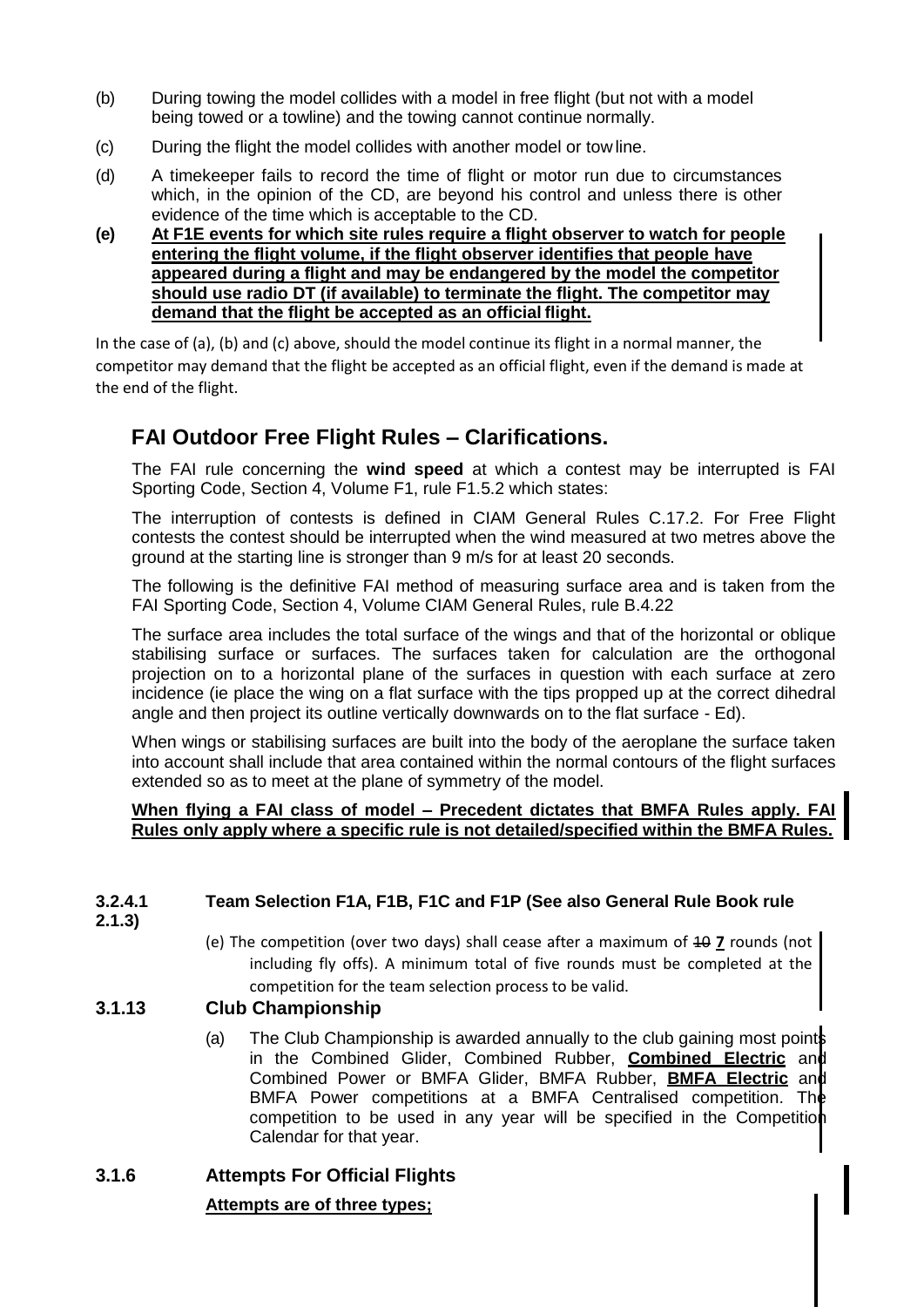- **Scoring**
- **Non-scoring**
- **Unsuccessful**

**The first non-scoring attempt for a flight may be repeated. An unsuccessful attempt may be repeated without penalty.**

**The duration recoded for a flight is**

**a) the time recorded for a scoring attempt**

**b) the time recorded for a first attempt which was non-scoring for reason 3.1.6.1(d)and a second attempt has not been made**

**c) the time recorded on the second attempt if this was non-scoring for reason 3.1.6.1(d)**

**d) all other non-scoring attempts result in a zero duration.**

## **3.1.6.1 Scoring Attempts**

For any flight to qualify as a scoring attempt it must be launched using the method appropriate to its type. ie. Towline launched Gliders must be towed; Rubber powered models must have their motors wound and be running at or shortly after launch; I.C. Power, Electric and  $CO<sub>2</sub>$  models must have their motors running; Hand launched Gliders must be hand launched and Catapult Gliders must be catapulted.

**Scoring attempts are defined as flights which do not classify as a nonscoring attempt or an unsuccessful attempt.**

## **In addition:**

**a flight by a glider that is under 20 seconds and is terminated by dethermalising will score the actual time recorded (except for Hand Launch Glider and Catapult Glider, and for F1A and F1E when flown in contests solely for the F1A or F1E class).**

**Note: For a flyer to appear in the results he must return a score greater than zero.**

# **3.1.6.2 Non-Scoring Attempts**

Non-scoring attempts are defined as;

- (a) When the engine of a mechanically powered model runs for more than the prescribed time. The engine run shall be deemed to have terminated at the time when all audible noise from the engine ceases.
- (b) When a glider still attached to its launching cable touches the ground or an object except as detailed in 3.1.6.3.
- (c) When some part of the model (except for rubber bands or equivalent restrainers used for thermaliser equipment) becomes detached during the launch or in flight.
- (d) When a flight is of less than 20 seconds **unless overruled by the glider exception in 3.1.6.1 above** as detailed by the glider exception in 3.1.6.1 above.

# **3.1.6.3 Unsuccessful Attempts**

An unsuccessful attempt is defined as one in which either:

(a) The model collides with a person (other than the person who launched it) when being launched.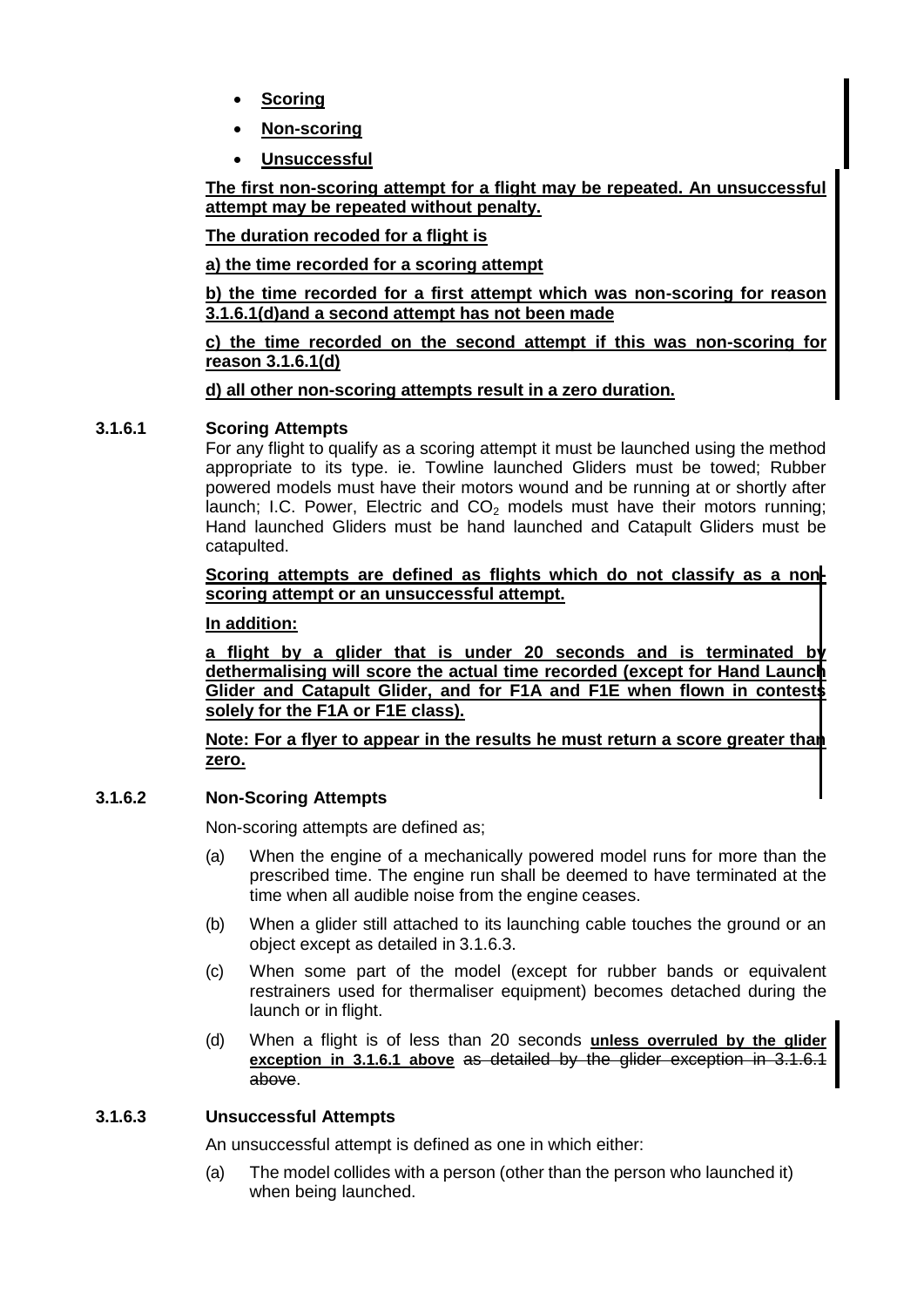- (b) During towing the model collides with a model in free flight (but not with a model being towed or a towline) and the towing cannot continue normally.
- (c) During the flight the model collides with another model or tow line.
- (d) A timekeeper fails to record the time of flight or motor run due to circumstances which, in the opinion of the CD, are beyond his control and unless there is other evidence of the time which is acceptable to the CD.

In the case of (a), (b) and (c) above, should the model continue its flight in a normal manner, the competitor may demand that the flight be accepted as an official flight, even if the demand is made at the end of the flight.

#### **General Rule Book**

Amendments to FAI model Identification will be added.

**Others for discussion/ debate – We welcome the wider Free flight Communities opinion on the following 4 proposals to assist us in deciding whether to amend our current rules.**

#### **1. Proposal for Classic Glider events only - to reduce the towline length to 50m**.

The reasons stated:

*"Currently, Classic G is essentially a copy of BMFA Glider, but if flown on 50 metres could employ a 2 minute max, making it a viable second- string class on reasonable weather days.*

*Models would be much less likely to outfly venues.*

*Most of the eligible models were originally flown on 164 ft. lines and therefore this would be closer to the 'spirit' of the original period.*

*Classic A1 gliders now probably outnumber 'big' Classics in the UK and could constitute an informal classification (I would be happy to administer this), increasing participation.*

*Classic G. has been flown to this format for many years at the Oxford (and more recently Buckminster) Galas and proven to work very well.*

*Note that this would apply only to single- category Classic G events because in Combined contests all Classics are automatically eligible to 75 m. by virtue of being straight- tow non- bunters".*

Note: The initial FFTC stance is that the current Rules should not be altered

#### **Proposal regarding F1Q UK Electric**

*"Currently we allow a full motor and energy allowance in fly-offs. This seems pointless when the FAI rules require a reduced motor run and energy allowance. Further when staying within site limits is seen as desirable it would make sense to follow the same reductions in motor run and energy allowance."*

The reasons stated:

#### **3.3.5 Characteristics of Electric Motor Driven Models (Class F1Q UK)**

The requirements for F1Q UK are as F1Q (3.3.4) above except that:

a) For all UK domestic competitions (not UK internationals) competitors may use either an energy limiter or a timed and measured motor run as below:

The motor run will be controlled by a timer. The motor run, in seconds, is calculated by dividing the permitted energy amount by the measured power rounded down to the nearest whole second. The power measurement process should be carried out with a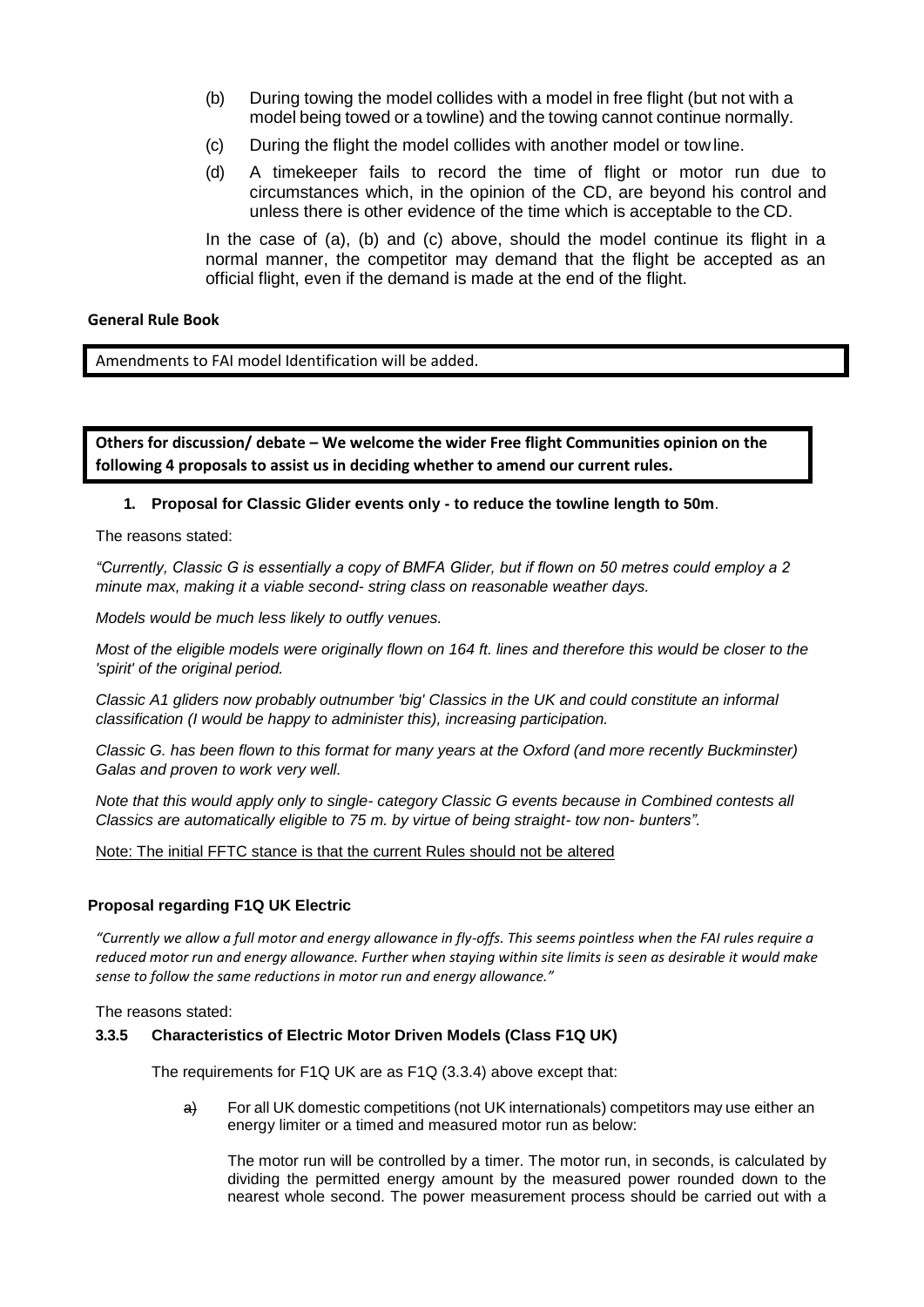Wattmeter and a fully charged battery: When the motor has been started and has reached full power, the start button is released (the normal moment of launch) and the power measurement taken at 'half' the time to motor cut-off. The final calculated motor run should be clearly marked on the model. The motor run time will be checked statically, on the ground. The motor run will not be timed in flight.

#### In addition for UK Combined Electric competitions only fly-offs will be made using a 30 second motor run limit and a 3 Joule energy amount.

### **Proposal regarding BMFA Electric**

#### The reasons stated:

*Currently we allow full motor runs in fly-offs. This seems to be counter to staying within site limits which is seen as desirable. it would make sense to follow the same reduction in motor run allowance as has been shown to work very effectively in the E36 electric class.*

#### **3.4.4 Electric Class (BMFA Electric)**

(a) Maximum weight of batteries

#### (b) Motor run, maximum time from launch:

| For Brushed motors (no functions) 15 seconds, Fly off10 seconds      |  |
|----------------------------------------------------------------------|--|
| For Brushed motors (with functions) 12 seconds, Fly off 8 seconds    |  |
| For Brushless motors (no functions) 12 seconds, Fly off 8 seconds    |  |
| For Brushless motors (with Functions)  10 seconds, Fly off 6 seconds |  |

- (c) No camber changes to wings or tails, surface area changes or bunt functions are permitted.
- (d) Safety locks must be used to prevent unintentional restarting of motor(s) after the motor(s) have been stopped.
- (e) Timing of motor run:

The motor run is to be verified by the timekeeper check timing on the ground before flying. The motor run will be deemed to begin when the motor timer starts and end when the prop ceases to rotate. The timekeeper must mark the flight card to affirm this (it is only required that the ground timing procedure is carried out before the first flight), unless the motor run needs to be changed when the process must be repeated. The motor run shall not be checked in flight.

#### **4. Proposal regarding E36 Electric**

#### The reasons stated:

*Currently we allow an extended motor run for this class when it is flown in Combined Electric contests. Originally this was seen as necessary to provide some equality against the other classes flown in these contests. The present state of development in the E36 class has now made this unnecessary. Hence it would be sensible to remove this extended motor run.*

#### **3.5.11 Class E36 Electric**

(a) Model specification